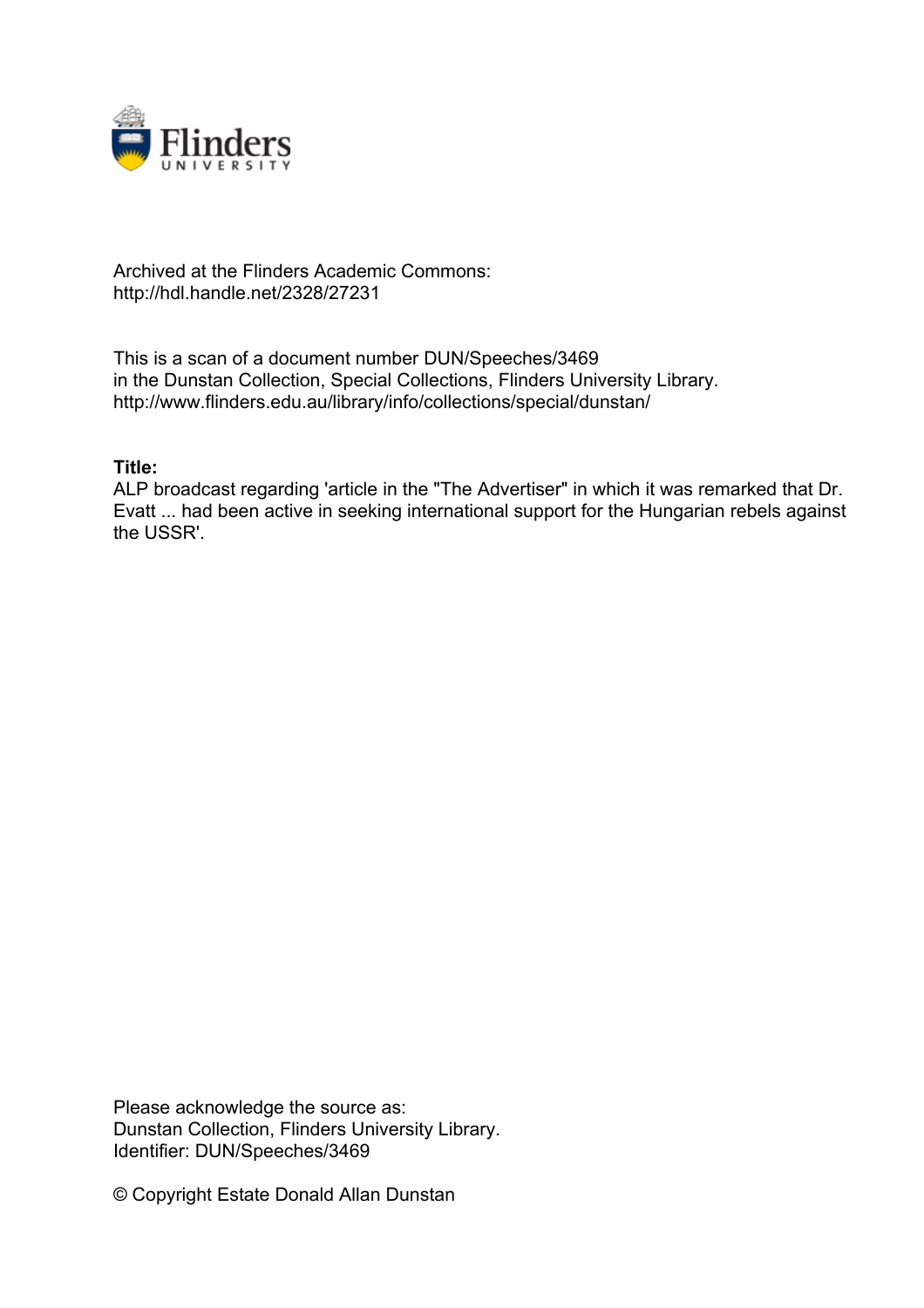A.L.P. BROADCAST. hatxings

30th May, I960.

3469

Good Evening,

The publication last week of an article in "The Advertiser" in which it was remarked that  $Dr.$  Evatt $\zeta$  the former leader of the Labor Party, had been active in seeking international support for the Hungarian rebels against the U.S.S.R. is belated recognition for a fact that the Advertiser" sedulously suppressed at the time.

You remember how next to nothing of what the Labor leaders had to say on the subject of Hungary appeared in the press? Do you remember how correspondence and articles appeared charging the Labor Party with sympathy with the Russians, because of what was labelled "their silence on Hungary"?

Let me read to you some of the things Dr. Evatt had to say at the time in Parliament:

"The Prime Minister (Mr. Menzies) was good enough to hand to me, a minute or two before the House met a copy of the document that he has read. It might be of some help to the House if I add a word or two to what he has said.

I do not accept for a moment the view that what has happened in Hungary is outside the jurisdiction of the United Nations on the ground that it is essentially a domestic matter. As a matter of fact, the clauses of the peace treaty with Hungary were, to a substantial extent, prepared by Australian representatives during the period of office of Mr. Chifley's Government. I was present at the making of this treaty. Australia took the lead in securing the insertion of the clause which provides that Hungary shall take all measures necessary to enable persons within Hungary to enjoy human rights and liberties. That clause was intended, not merely for the benefit of Hungarians, but for the benefit of all people in Hungary.

I remind honourable members that Hungary had been a satellite of Hitler. The peace treaty with Hungary was one of what were called the satellite treaties, concluded in Paris in 1946. Hungary, Italy, Austria, Finland and Roumania all entered into similar treaties. If a dispute arises about an obligation under one of the treaties, it cannot be essentially a domestic matter, subject only to domestic jurisdiction, because the source of the obligation is an international treaty.

That is only a part of the story. Underlying it is the deep tragedy of the Hungarian people, who, almost, continually since world war I., have been under tyrannical, totalitarian governments, sometimes of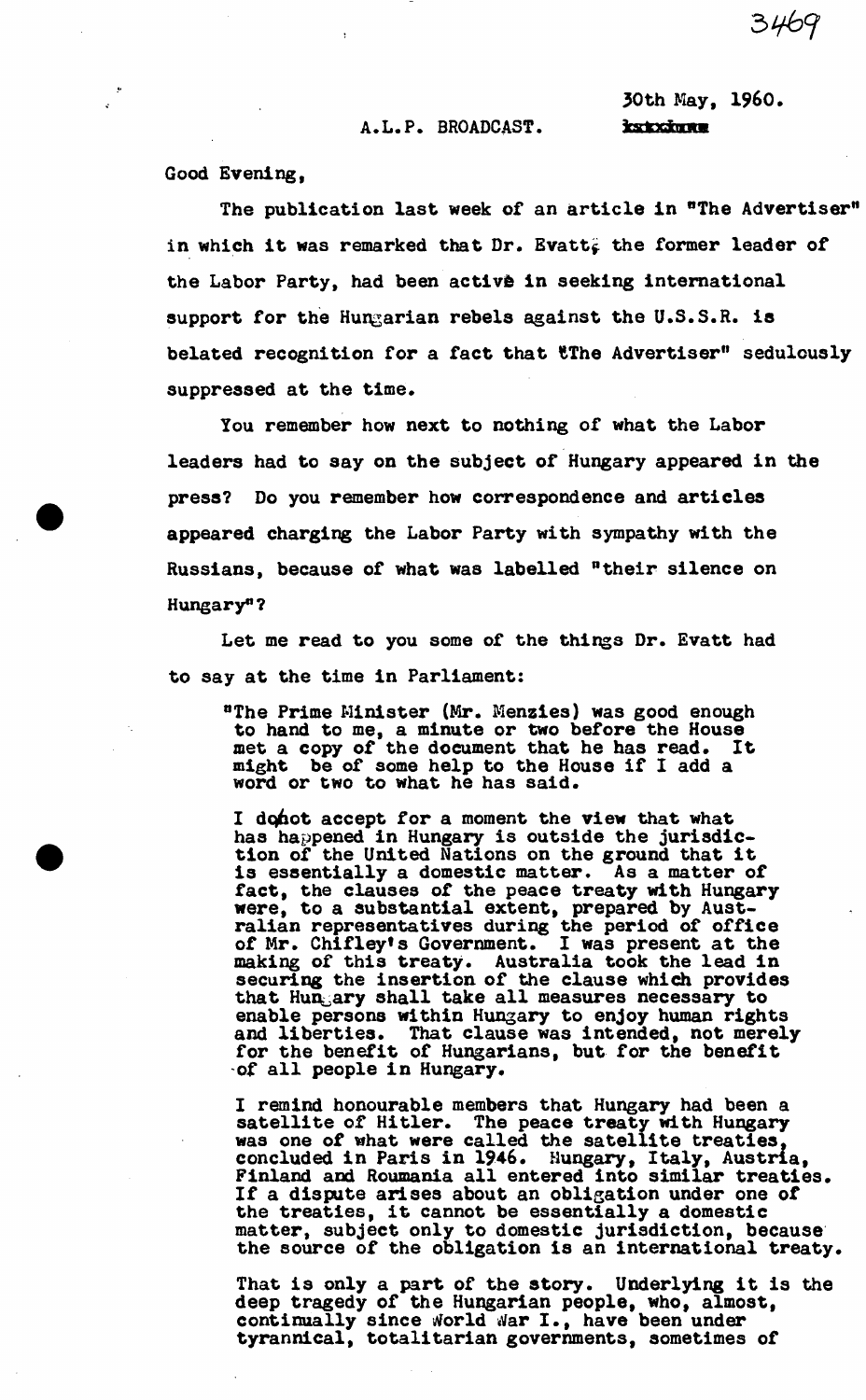the right and sometimes of the left. The Hungarian people have not had a chance. They are the people whom the great Kossuth led in a struggle for freedom in the early portion of the last century. Even in those days, men like Gladstone and Palmerston knew that the Hungarian people were rightly struggling to be free.  $\sum_{n=1}^{\infty}$  free.

Kossuth ultimately found refuge in Great Britan. This dispute or situation, whatever it is called, is before the Security Council. The Security Council has decided to take cognisance of the dispute, as it is clearly entitled to do. I agree with the Prime Minister that the contention that the dispute is outside the jurisdiction of the United Nations is not tenable. In fact, there are very few disputes of this kind which are matters purely for domestic Jurisdiction. If they involve obligations under a treaty or rights such as those for which provision is made in the Declaration of Human Eights, they involve so important an international principle that the United Nations must take them up, at the level of either the Security Council or the General Assembly, in order to prevent bloodshed, stop fighting or ensure that rights shall be preserved.

During the period of office of the Chifley Government, I was deputed by that Government to put before the United Nations a case in favour of some people in central Europe. A group of people in Bulgaria and a well-known church leader in Hungary were being denied their rights under treaties. The group was composed of Lutheran pastors and the well-known church leader was Cardinal Mindsi zenty. We fought the cases on the basis of provisions in the treaties - one of them was the very treaty we are considering now - and the United Nations decided that they were not cases of purely domestic jurisdiction. In other were not enseron on partly demobere jurisdictions. In OC. concern.

In my opinion, this matter should go before the Security Council and, if a veto is exercised there, it should go before the General Assembly, where no veto can be exercised. I should like to see a thorough investigation made to ascertain the facts of the case. All that we have at the moment are newspaper reports. Whatever delays might be involved in ascertaining the facts, that could would hold out great hopes to people who are struggling for freedome and for a better world, according to their own consciences and their own views of what is right for their country."

Dr. Svatt made it clear that he had been responsible for the clauses in the Hungarian peace treaty - and they were these:-

- "1. Hungary shall take all measures necessary to secure to all persons under Hungarian jurisdiction, without distinction as to race, sex, language or religion the enjoyment of human rights and of the fundamental freedoms, including freedom of expression, of press and publications, of religious worship, of political opinion and of public meeting.
	- 2. Hungary further undertakes that the laws in force in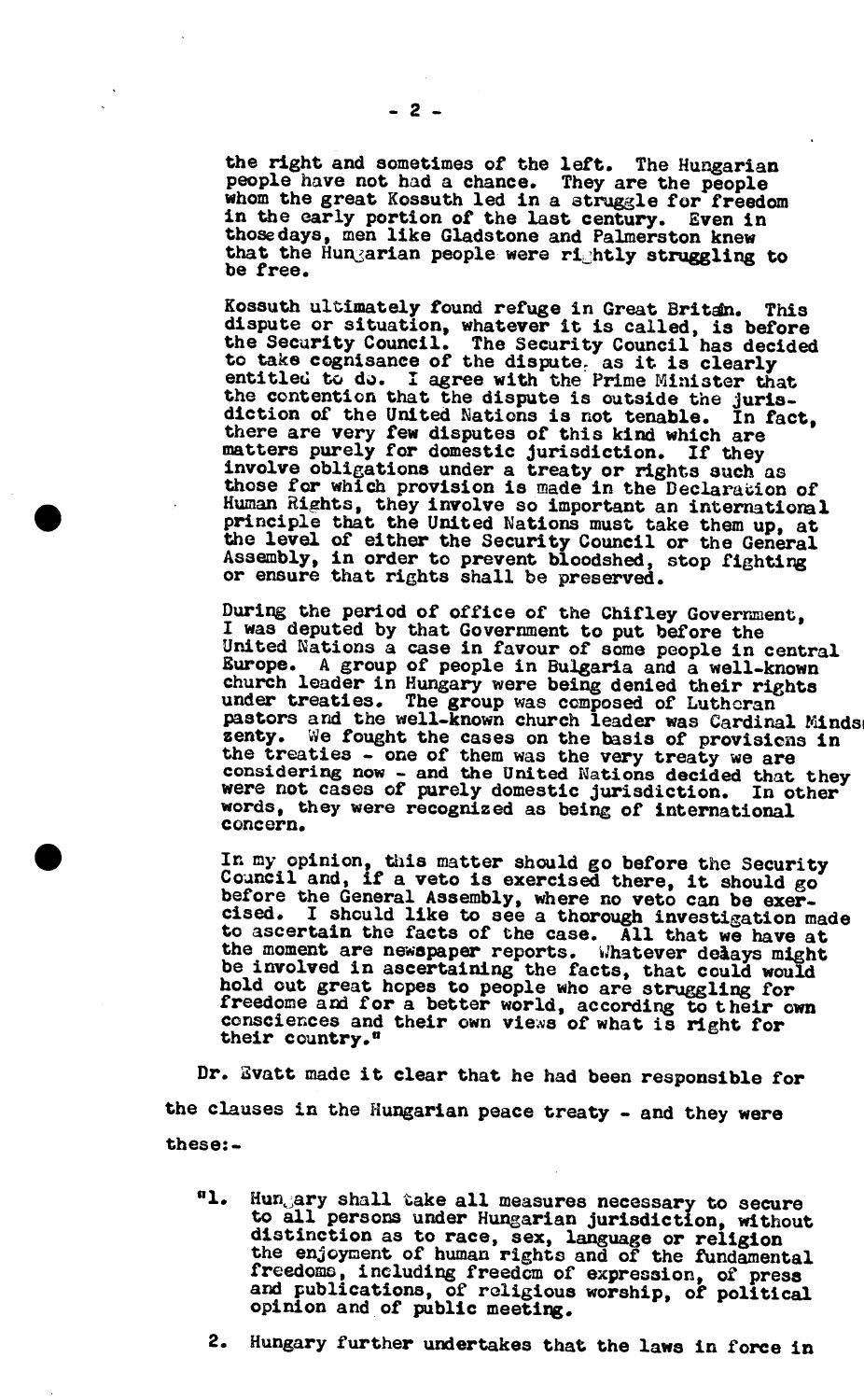Hungary shall not, either in their content or in their application, discriminate or entail any discrimination between persons of Hungarian nationality on the ground of their race, sex, language or religion, whether in reference to their persons, property, business, professional or financial interests, status, political or civil rights or any other matter.<sup>n</sup>

A few days Jater he made a further statement following on **a** statement by the Minister for Defence:

> °I congratulate the Minister for Defence on the statement that he has made, particularly that portion of it dealing with the decision of the General Assembly of the United Nations regarding<br>organised assistance. I think that something organised assistance. I think that something else might be done, if the resolution of the General Assembly is given effect. There have been a number of requests, the fourth of which is that the Secretary-General should investigate the situation, should observe, through representatives named by him, the situation in Hungary, and should report thereon to the General Assembly at the earliest moment, and as soon as possible suggest methods to bring an end to the existing situation in Hungary in accordance with the principles of the Charter of the United Nations. I think that is important. It is important that Australia should be active in this matter. If necessary, the Australian Government might send a delegation to ascertain the position, to assist in achieving the objectives that the Minister has mentioned and to investigate the position generally.

The resolution also calls upon Hungary to permit observers to enter the territory and report findings. That again, I think is something that need not wait until some further decisions have been made, and I ask the Minister to consider taking action in accordance with that portion of the resolution. There is also a request to specialised agencies to make provisions with regard to food, medicine and other similar supplies and to report to the General Assembly as soon as possible. An invitation to national and international humanitarian organisations is also mentioned.

On the general question, I spoke to the House last week, after the Prime Minister (Mr. Menzies) had made a statement. In substance I agreed with him, and I pointed out that the guarantees of human rights contained in the relevant treaty were inserted as a result of the proposal of the Chifley Government when the post-war settlement was being made. Undoubtedly those rights are being breached. I therefore express general agreement with what has been done. and I suggest that the matter should not be allowed to rest.<sup>0</sup>

And Mr. Calwell lauded the decision to allow refugees from the rebellion to enter Australia - their right to enter had in fact first been asked for by the Labour member for Kingston<sup>.</sup>  $\mathbf{u}$ .....this might be a fitting opportunity to bring